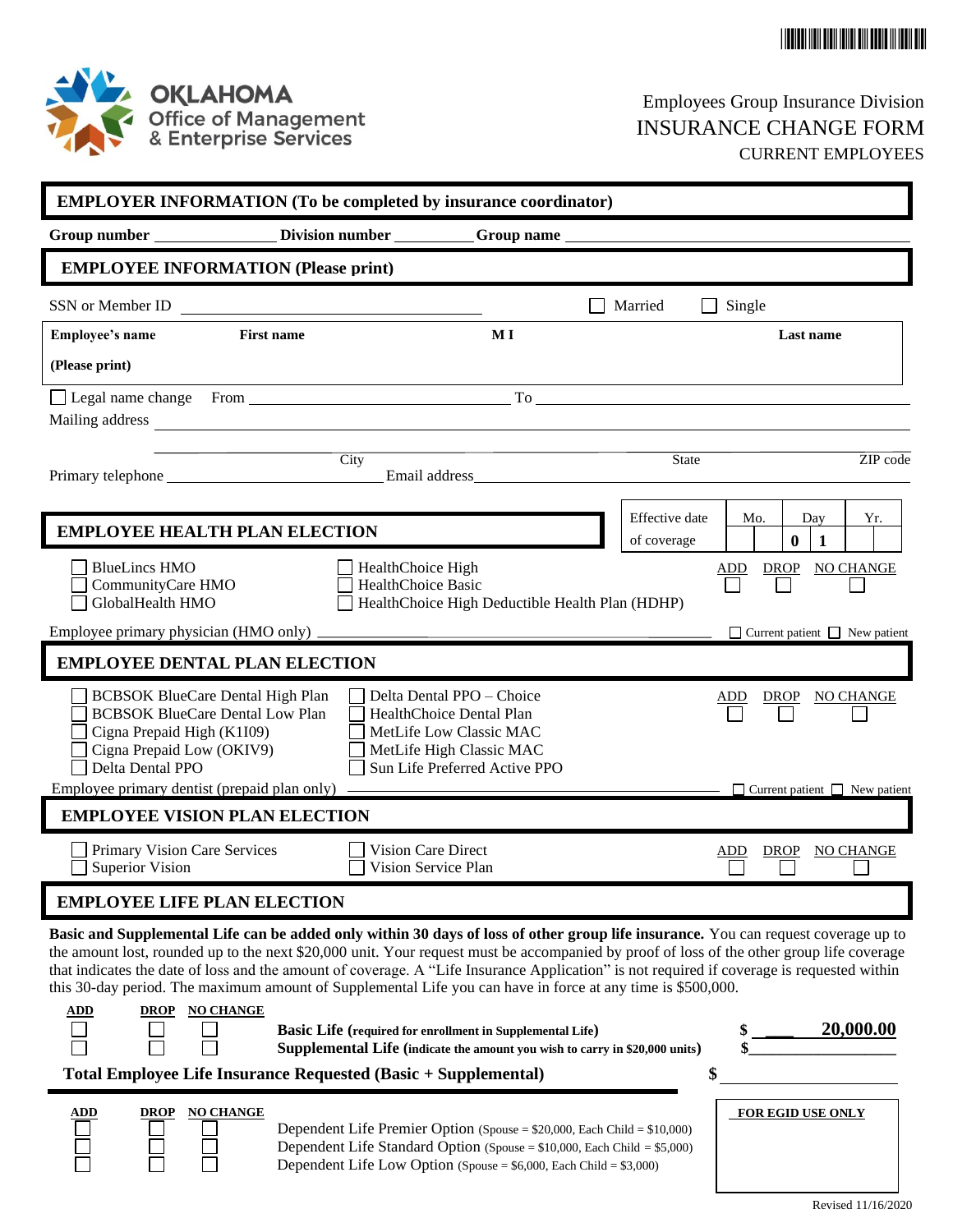### **DEPENDENT INFORMATION** SPOUSE\* **ADD DROP** Health Name \_\_\_\_\_\_\_\_\_\_\_\_\_\_\_\_\_\_\_\_\_\_\_\_\_\_\_\_\_\_\_\_\_\_\_\_\_\_ SSN \_\_\_\_\_\_\_\_\_\_\_\_\_\_\_\_\_\_\_\_\_ Dental Date of birth Date of death Date of death  $\Box$  Male  $\Box$  Female Vision Primary physician \_\_\_\_\_\_\_\_\_\_\_\_\_\_\_\_\_\_\_\_\_\_\_\_\_\_\_\_\_ Current patient New patient Dependent Life Primary dentist  $\Box$  Current patient  $\Box$  New patient \*Does your spouse currently have coverage through EGID?  $\Box$  Yes  $\Box$  No (If yes, list name and SSN above.) CHILD **ADD DROP**  $\Box$  Health Name  $\Box$  Name  $\Box$  Dental Date of birth \_\_\_\_\_\_\_\_\_\_\_\_\_\_\_\_\_\_\_ Date of death \_\_\_\_\_\_\_\_\_\_\_\_\_\_\_\_\_ Male Female П П Vision Primary physician \_\_\_\_\_\_\_\_\_\_\_\_\_\_\_\_\_\_\_\_\_\_\_\_\_\_\_\_\_\_\_\_\_ Current patient  $\Box$  New patient Dependent Life Primary dentist \_\_\_\_\_\_\_\_\_\_\_\_\_\_\_\_\_\_\_\_\_\_\_\_\_\_\_\_\_\_\_ Current patient New patient П CHILD **ADD DROP**  $\Box$  Health  $\Box$  Name  $\Box$  SSN  $\Box$  $\Box$ Dental Date of birth Date of birth Date of death  $\Box$  Male  $\Box$  Female  $\Box$ Vision Primary physician  $\Box$   $\Box$  Current patient  $\Box$  New patient П Dependent Life Primary dentist  $\Box$  Current patient  $\Box$  New patient CHILD **ADD DROP**  $\Box$  Health Name  $\Box$  Name  $\Box$  $\Box$  Dental Date of birth \_\_\_\_\_\_\_\_\_\_\_\_\_\_\_\_\_\_\_ Date of death \_\_\_\_\_\_\_\_\_\_\_\_\_\_\_\_\_ Male Female  $\Box$  Vision Primary physician  $\Box$  Current patient  $\Box$  New patient Dependent Life Primary dentist  $\Box$  Current patient  $\Box$  New patient

## **PLEASE USE THE DEPENDENT ATTACHMENT FORM TO LIST ADDITIONAL DEPENDENTS**

(You can obtain this form from your insurance coordinator)

I certify that all selections made on this form are true and in compliance with the Plan Guidelines for Election Changes. I agree to deliver documentation that authenticates this statement to the requesting entity.

## **Employee signature Date**

l

#### -------------------------------------------------------------------------------------------------------------------------------------------------------------------------------------------- **SPOUSE MUST SIGN IF COMMON-LAW OR EXCLUDED FROM HEALTH, DENTAL, AND/OR VISION COVERAGE.**

**COMMON-LAW SPOUSE CERTIFICATION:** I certify the person listed as my spouse and we have an actual and mutual agreement between ourselves to be married; that this is a permanent relationship, and our relationship is exclusive, as proven by our cohabitation as spouses; and do hereby hold ourselves out publicly as married. **I am aware this relationship can be dissolved only by legal divorce.**

**SPOUSE EXCLUSION CERTIFICATION** (required only if children are covered and spouse is not): I certify that I am aware **I am being excluded from health, dental, and/or vision coverage as indicated on this form.** I am also aware that an employee who elects to cover all eligible dependent children and NOT their spouse will not have the opportunity to enroll their spouse until either the next annual Option Period or a change of status event occurs.

**Spouse** signature **Date** --------------------------------------------------------------------------------------------------------------------------------------------------------------------------------------------

I certify this change is in compliance with the provisions of the employer's Section 125 plan or, if no 125 plan is offered, is in compliance with new hire or allowed midyear coverage changes as defined by Title 26, Section 125, of the Internal Revenue Codes (as amended) and pertinent regulations.

**Insurance Coordinator signature Date**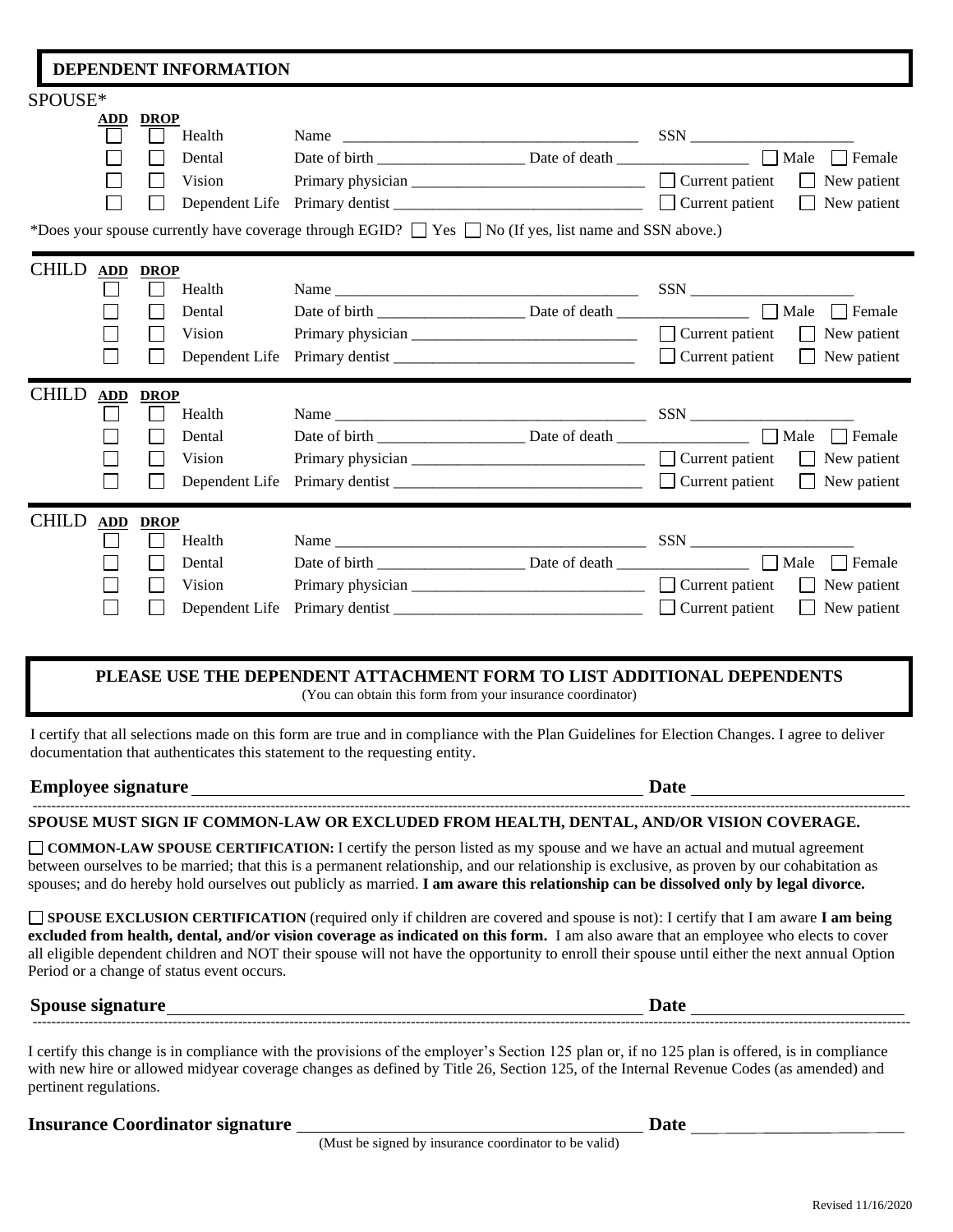# **PLAN GUIDELINES FOR ELECTION CHANGES**

**Please Detach and Keep for Your Records**

## **IMPORTANT! YOU MUST READ THE FOLLOWING GUIDELINES BEFORE COMPLETING THIS FORM. Signatures on your form certify that you have read this page and that all of your elections meet the plan guidelines. Refer to Title 74 O. S.** § **1323, Penalties for Knowingly Making False Statements.**

## **Changing or adding coverage for yourself and/or your dependents:**

**Midyear Changes** − To be eligible to add, drop or change coverage on yourself and/or your dependents after your initial enrollment (other than Option Period), you must experience a midyear qualifying event. You must make your elections and sign this form within 30 days of the qualifying event.

Strict rules apply to all qualifying events. Benefit changes must be consistent with the qualifying event. Changes must also be necessary or appropriate as a result of the qualifying event; e.g., adding health coverage (a benefit election change) is **not** consistent with the loss of a dependent (qualifying event). **Allowable midyear changes within plan guidelines include:**

- Change in your legal marital status.
- Change in your number of dependents.
- Change in your or your dependent's employment status that directly affects eligibility.
- An event that causes your dependent to satisfy, or cease to satisfy, eligibility requirements (over age limit, etc.).
- Changes in your or your dependent's place of residence that directly effects eligibility or HMO/DMO availability.
- Beginning or returning from FMLA leave, leave without pay, USERRA leave or disability leave.

Changes that do not fall into the above categories are generally not allowed except during Option Period. If you have questions regarding a midyear qualifying event, please contact your insurance coordinator.

If you declined member or dependent life coverage because you had group life coverage through a source other than your participating employer and you later lose that coverage, you can request coverage (up to the amount lost, rounded up to the next \$20,000 unit) under the Plan within 30 days of loss of the other group life coverage. Your request must be accompanied by proof of loss of the other group life coverage that indicates the date of loss and the amount of coverage. A Life Insurance Application is not required if coverage is requested within this 30-day period. You must be enrolled in Basic Life and have a qualifying event in order to add your dependents to dependent life coverage.

### **Dropping coverage for yourself or your dependents:**

You must elect health coverage in order to be eligible for dental and/or life coverage through EGID. You can exclude health coverage if you have other verifiable health coverage. You may be asked to provide proof of that coverage. Failure to provide proof when requested will result in termination of all coverage.

To be eligible for coverage, a dependent child must be under the age of 26.

Your dependents are not eligible for any coverage in which you are not enrolled. If you cover one dependent for any benefit, you must cover all of your eligible dependents for that benefit. You can elect not to cover dependents who:

- Do not reside with you.
- Are married.
- Are not financially dependent on you for support.
- Have other verifiable group coverage.
- Are eligible for Indian or military benefits.

You may be asked to provide proof of other coverage. Failure to provide proof when requested will result in termination of all coverage for your covered dependents.

You can cover your children and exclude your spouse from health, dental, and/or vision coverage. If you choose this option, your spouse must sign and date the Spouse Exclusion Certification section of this form.

You can cover your children and exclude your spouse from life coverage only if your spouse has other verifiable group life coverage. You may be asked to provide proof of that coverage. Failure to provide proof when requested will result in termination of all coverage.

Once publicly declared, a common-law relationship can be dissolved only by legal divorce.